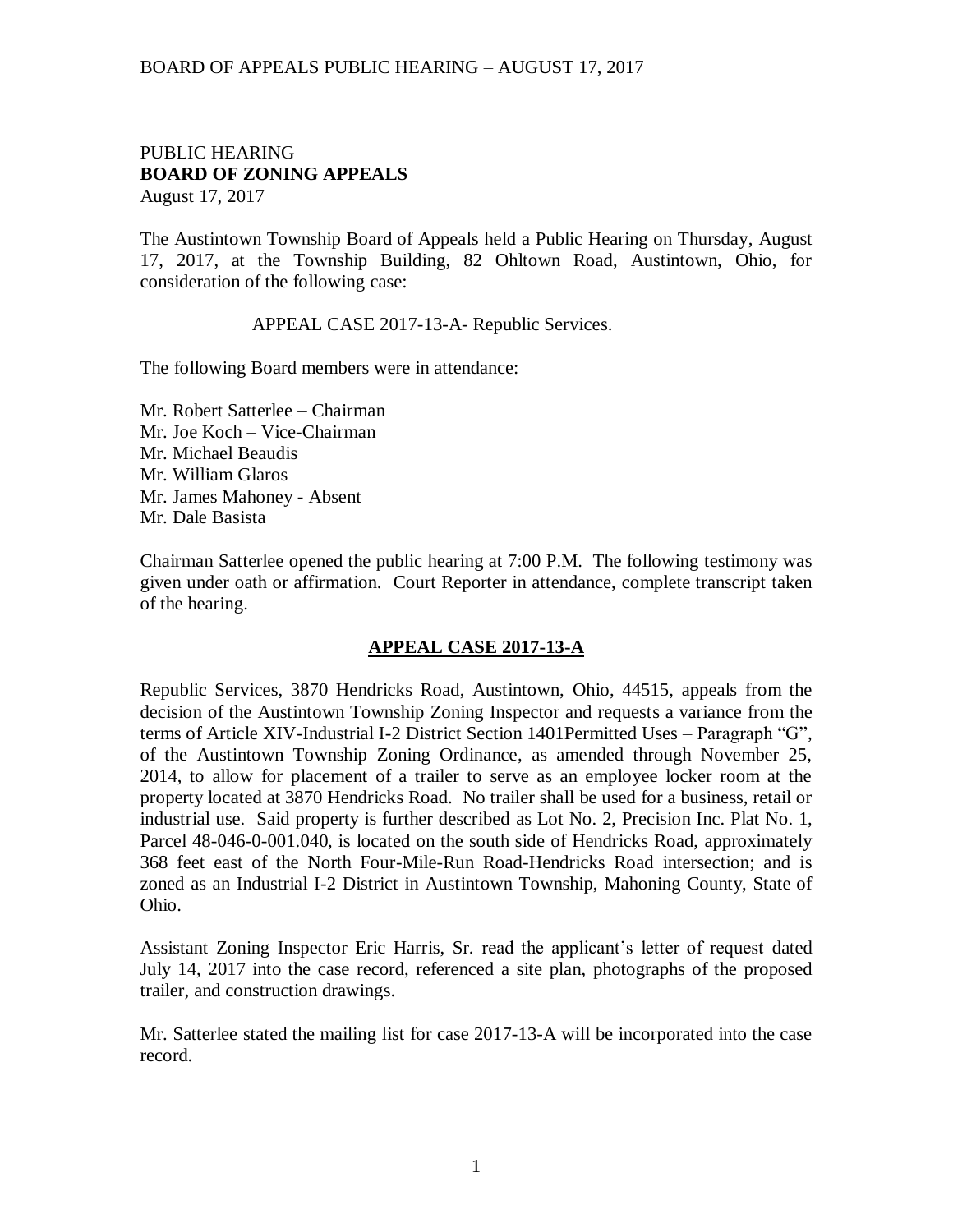## BOARD OF APPEALS PUBLIC HEARING – AUGUST 17, 2017

Brent Bowker, 3870 Hendricks Road and 450 Thatcher Lane, Austintown, Ohio, 44515, submitted four additional photographs into the case record. He described the location and existing fencing. They have outgrown the facility and need the temporary structure until such time as they put together the capital resources for a building expansion. The trailer will be used by employees for changing clothes. He agreed it was a trailer but will have permanent foundation with skirting. There will be two doors, one with three to four steps and one with a ramp. There was discussion of the foundation and the floor elevation. The trailer is from William Scotts. It will be leased. It is basically a construction trailer. Mr. Bowker estimated it would be used a least a couple of years. Mr. Satterlee advised a variance is forever. Mr. Bowker stated his intention is not to have it there forever. He estimated future expansion on Hendrick Road to include expanded bays, moving all the trucks to one lot, and a second story office to get everyone in the same building. There are 130 employees in the Youngstown office.

Mr. Satterlee inquired as to his hardship. Mr. Bowker stated he does not have a locker room for his people to change. Money is not available for an addition. Mr. Satterlee stated money is not a hardship to ask for a variance and observed with a variance the trailer could be there forever.

Mr. Beaudis observed it is being called temporary and indefinite. He inquired about a temporary approval. Mr. Harris advised the applicant only has this option to appear before the Board.

There was discussion of employee uniforms. Mr. Bowker estimated the future expansion will be about seven million dollars. The employees are unionized and this has been brought to the Teamsters attention. It is not a contractual issue at this point. Mr. Bowker advised he is competing with other corporate facilities for expansion money but likes this location and hopes to stay here. They purchased the Waste Management location on Thatcher Lane in 1998.

Mr. Koch reminded this is an Industrial zoned district and stated its not obtrusive, will not change the character of the area, and will not have obnoxious odors. He did not feel this was a big leap and they are a good neighbor for the township. Mr. Basista was in agreement that it would not look out of place.

There was discussion of the July 11, 2017 letter of determination and the case legal notice. Mr. Satterlee observed the axels will remain and thus it is not a permanent structure. Mr. Koch referenced it would be on foundation. Mr. Bowker stated a locker room and break room would be part of an overall addition and then the trailer would be removed. The trailer will have electrical power. Mr. Bowker was not sure if the tongue was going to be removed. Mr. Koch suggested removing it for a better appearance. There was agreement that cutting the tongue off would be not be productive when the time comes to remove the trailer from the property.

No one else in attendance to speak for the request.